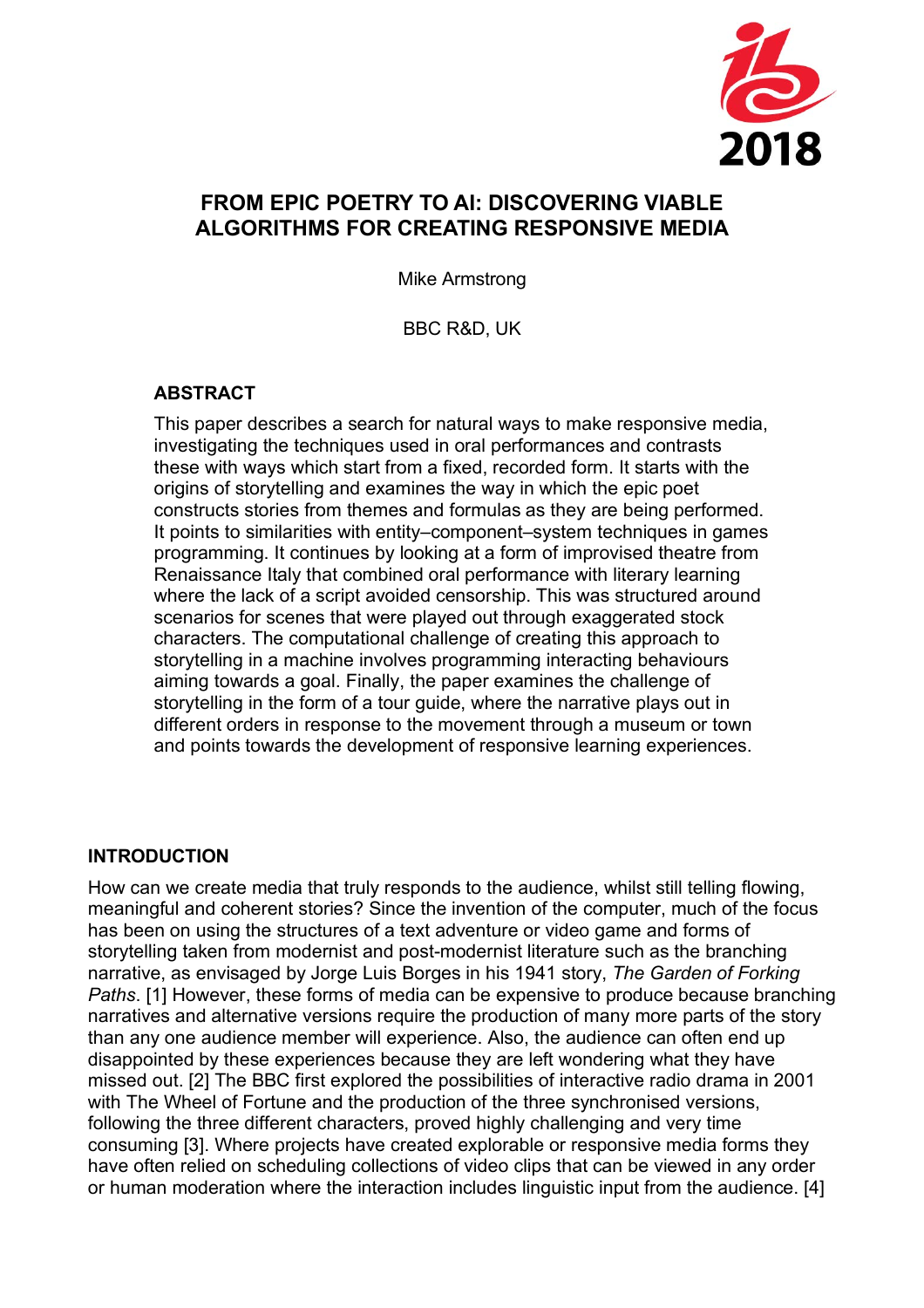

This piece of work has searched for established examples of responsive storytelling that may enable us to create media that both works for a mainstream audience and can be produced at-scale, on a broadcast budget. Whilst video games are definitely mainstream, their budgets and timescales of production are well beyond the reach of most broadcasters. What follows is a description of some forms of oral storytelling that provide insights into possible approaches for responsive media. These present challenges in the form of artificial intelligence (AI) problems that will need to be solved, along with the issues for the story-tellers in structuring the stories. Some of these issues were first analysed by Janet Murray over 20 years ago, and her book, *Hamlet on the Holodeck,* (recently updated) was the starting point for this investigation. Whilst the video games industry has made great progress over the past 20 years, developments in responsive storytelling have been far more modest. [5] The challenges for responsive storytelling are, in effect, core AI challenges, getting the computer to tell the story, or present elements of a pre-built story structure, in response to the needs of the audience. As with any computational task we first need to model the problem we are trying to solve and work out what functionality the code should provide. [6] We need to build good models of stories and storytelling.

## **FORMS OF RESPONSIVE STORYTELLING**

The first problem for us in thinking about creating responsive media is that we live in a world where the story has long had a fixed, written or recorded form. Ours is a literate society with printed books and recorded performances, our very idea of storytelling is someone reading from a book. It is very difficult for us to conceive of a world without video and sound recording, let alone one without writing. This leads on to the approach of taking fixed forms of storytelling and breaking them up into fragments to enable interaction with the audience, hence the development of branching media and taking the viewpoint of different characters. The hypothesis of this paper is that this is the wrong approach and we should look to the underlying structure of the narrative to enable the interaction, not its representational form.

The earliest form of fixed storytelling came from Greek theatre, where the oral performance was dictated by a written script. This form gave rise to what is known as the Aristotilian narrative, with its idea of a complete story with a beginning, middle, and end. [7] This closed structure of the three-act play eventually lead on to the form of the modern novel and can be found in almost all one-off radio and TV dramas and documentaries. It is in contrast to the pre-literate form of epic storytelling through poetry and song which is the form recorded in the Odyssey and the Iliad. The epic form is generally episodic in nature and created as it is performed. [8]

This paper examines three examples of responsive storytelling and suggests the types of structures that could be used to recreate their responsive nature using some form of AI. The first two are the pre-literate form of epic poetry and the Renaissance theatre tradition of commedia dell' arte, which sits at the boundary between oral and literate modes whilst the final one is the more contemporary approach taken by a tour guide. Though tour guiding itself also has a long history, reaching as far back as ancient Greece and Rome.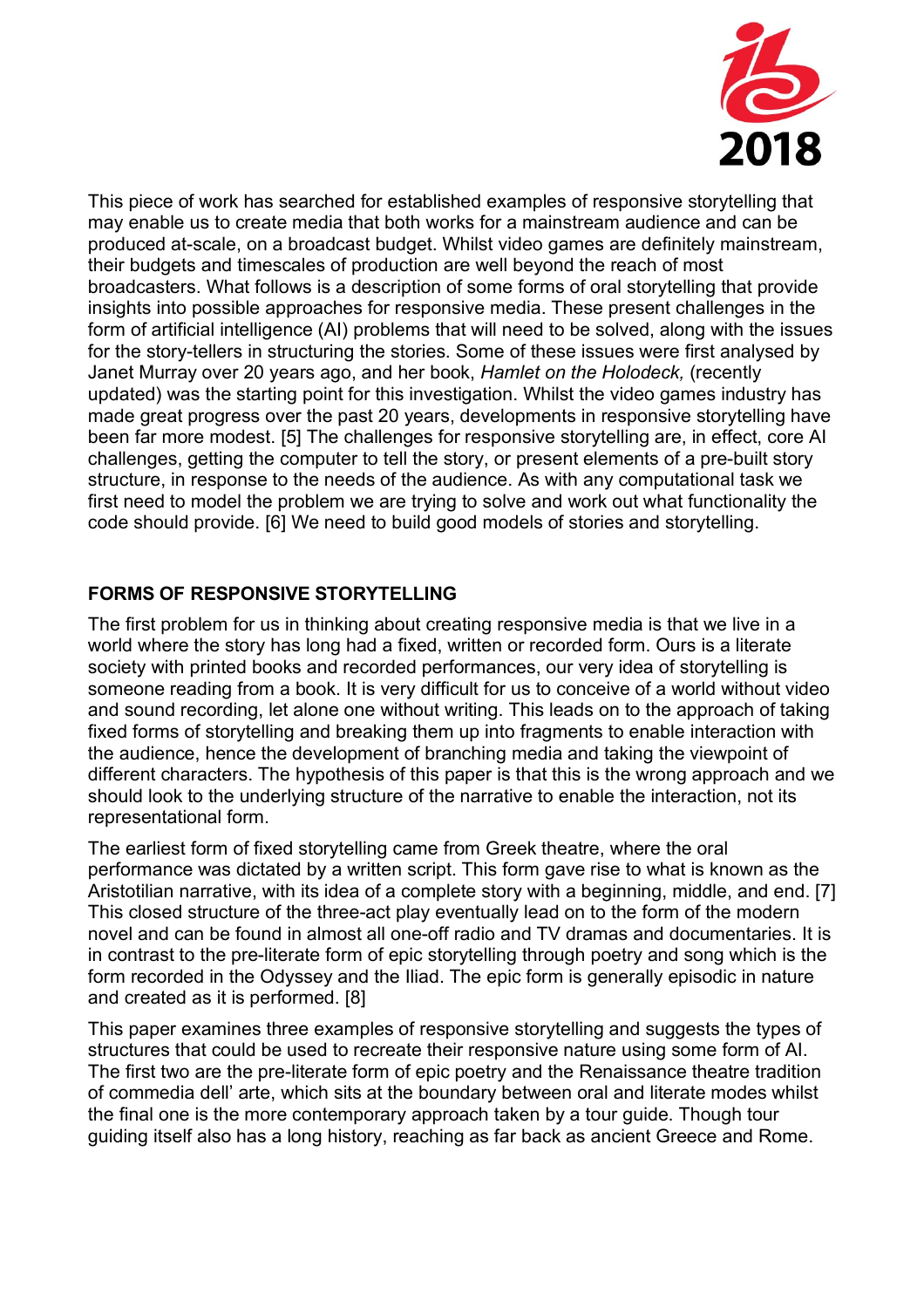

# **EPIC POETRY – THE BARDIC TRADITION**

Stories existed long before writing. Work by Julien d'Huy has examined how native stories across the world have common roots that track the paths of human migration out of Africa between 30,000 and 15,000 years ago. His work on the genealogy of the *Cosmic Hunt* tales shows how the stories changed as the people travelled across the world, incorporating the animals and experiences from their new lands. What is remarkable is how much of the original stories has been retained over thousands and thousands of years without the aid of writing. [9]

The very idea of the story was different before the invention of writing and the printing press. In an oral society, stories exist in the moment as they are being performed. Each performance is a unique event and the exact words used will vary every time, as will the details in the story. Albert Lord, built on the work of Milman Parry, in studying Yugoslav performers of epic songs in the early to mid twentieth century, a time where these oral traditions still survived. He described how for the epic singer or poet the form of the story is always changing in the performer's mind. It is not a static entity, but a living, adaptable artistic creation. It does not have a single pure form, neither for the individual performer nor for the tradition as a whole, complete with occasional inconsistencies. These poems or songs are not written for performance but are composed during the performance in response to the needs of the patron and the setting. In a striking example demonstrating the flexibility of the form, Parry asked an experienced singer to listen to an unfamiliar song performed by a younger singer. Parry then asked the older singer if he could sing it himself. The experienced singer proceeded to retell the story with improved ornamentation and character at nearly three times the length, yet it was recognisable as the same story. [10]

### **The Formulas**

So how does the oral poet or singer recall and recompose a story if it does not have a fixed textural form? The answer is that they understand the story as a series of high level themes and characters which outline the form of the story. The structure of the song or poem imposes a series of constraints, or "formulas" as Lord calls them which reduce the complexity of the process. This allows the storyteller to improvise around the theme of the story in a manner that has parallels with improvisation by musicians which is described by Berkowitz as "spontaneous creativity within constraints." [11]

The metrical patterns of the poetry, the way the rhythm is created by arranging stressed and unstressed syllables, constrains the epic poet's choice of words. This leads the poet to develop groups of words or formulas which are regularly employed to express key ideas and facilitate the construction of the story on the fly. The poet will learn formulas for the names of the characters, common actions, times and locations. The formulas often contain more words than is necessary, in order to fit the constraints of the metrical form. On top of this the poet will develop a number of substitution systems whereby the replacement of a key word provides a new meaning with minimal effort. [10]

The poet will also have a collection of themes regularly used in telling stories. These are formulaic items which convey the common events that make up the traditional tales, for example, the convening of a council, the writing and receiving letters, a wedding or a battle. These themes are combined to tell a particular story, but they are in themselves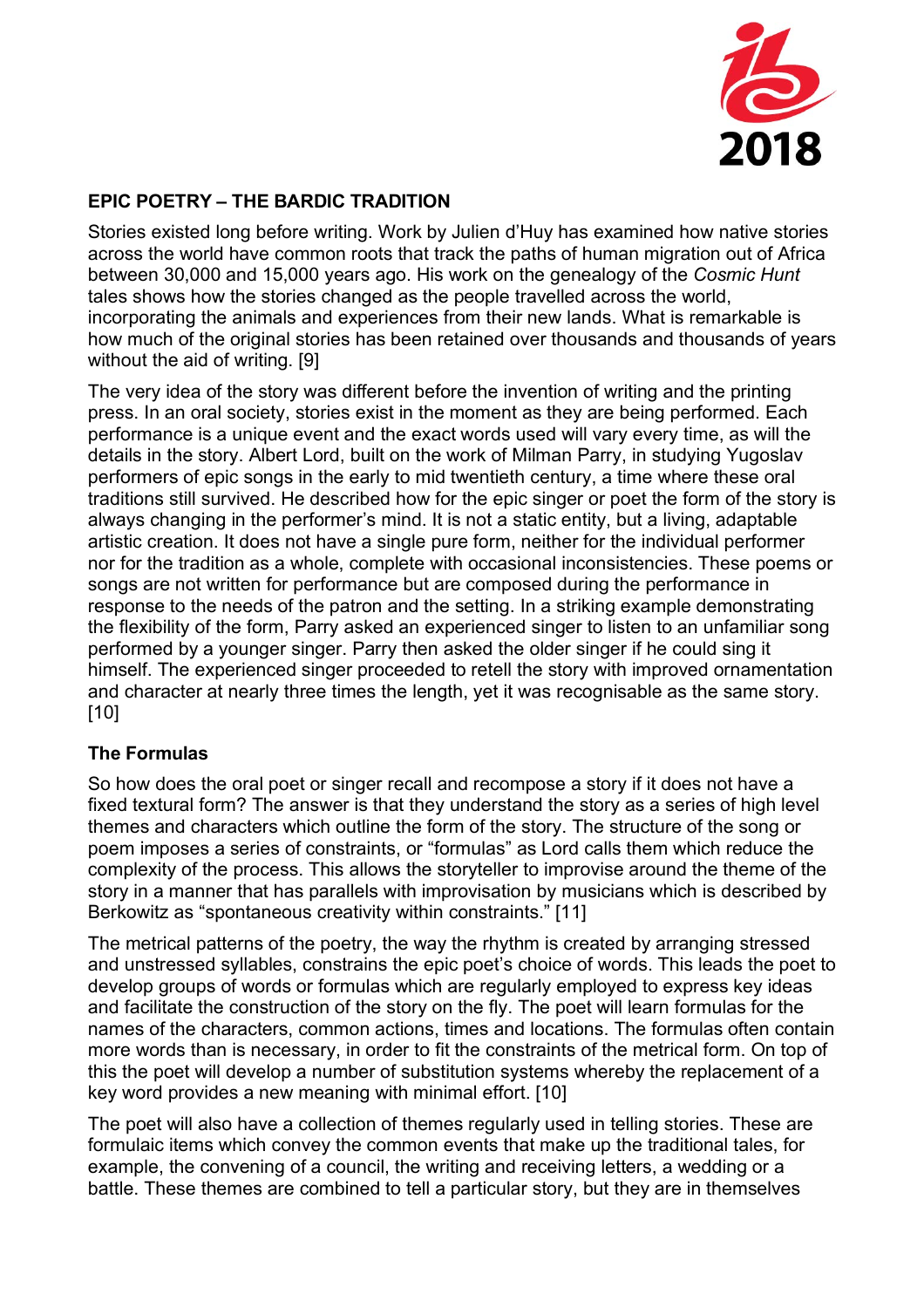

built up from smaller parts or sub-themes which can be reused or reworked to construct other themes. So, for example, the sub-theme used to describe a person dressing for a wedding can also be used to describe dressing for battle by substituting armour for clothing the form of the clothing. The themes and sub-themes can be lengthened or shortened, as required by the addition or omission of ornamentation, so the robes or armour would be described in more or less detail. As they learn their craft the storytellers also build up their own set of characters with which to populate their stories. These characters reappear across many different stories, along with their names and behaviours.

So, the poet learns a set of parts and rules with which they can construct stories on the fly, responding to the needs of the setting. The way in which they can be constructed from flexible, re-usable elements suggests strong parallels with the entity–component–system approach used to create many computer games. This was developed for programming in games to avoid the complexities caused by the strict hierarchy of inheritance imposed by object-based programming and provides the ability to change the behaviour of an entity at runtime by adding or removing components. Also, it is worth bearing in mind that constraints, such as those imposed by the form of epic poetry and song, usually improve the performance of AI systems.

## **COMMEDIA DELL'ARTE - IMPROVISED THEATRE**

Commedia dell'arte is a theatre tradition, originating in Italy which spread across Europe in the Renaissance through to the eighteenth century. It sits at the boundary between written theatre and oral clowning, based on a small number of exaggerated stock characters played by each of the members of the troupe. Whilst the plot varies between performances the characters played by the members of the troupe remain the same. There are superficial similarities here to the Marx Brothers films. The plays do not have a written script, which had the advantage of avoiding censorship, instead they rely on a scenario for each scene with the actors improvising the scene around the predictable behaviours of their characters [5].

The actors often memorised items from the written material of their time, including collections of stock speeches specially written for the purpose. They also rehearsed rituals of interaction between the characters, such as an argument, that could be reused in multiple settings. Whilst the subject of the argument would be different, the way in which it is played out would be well practiced between the two actors. Like the oral poets the actors would have stock responses for handling various situations which would be pulled together to navigate the narrative of each scene. The extent to which a speech or scene would be built up from memorised literature or improvisation around the character was down to the skill of the actors. [12]

So, the story is outlined as a scenario and then fleshed out through the reactions of the characters to each other by drawing on a repertoire of responses and behaviours. The complexity of the situation for the actors is reduced by playing well defined caricatures with stock responses.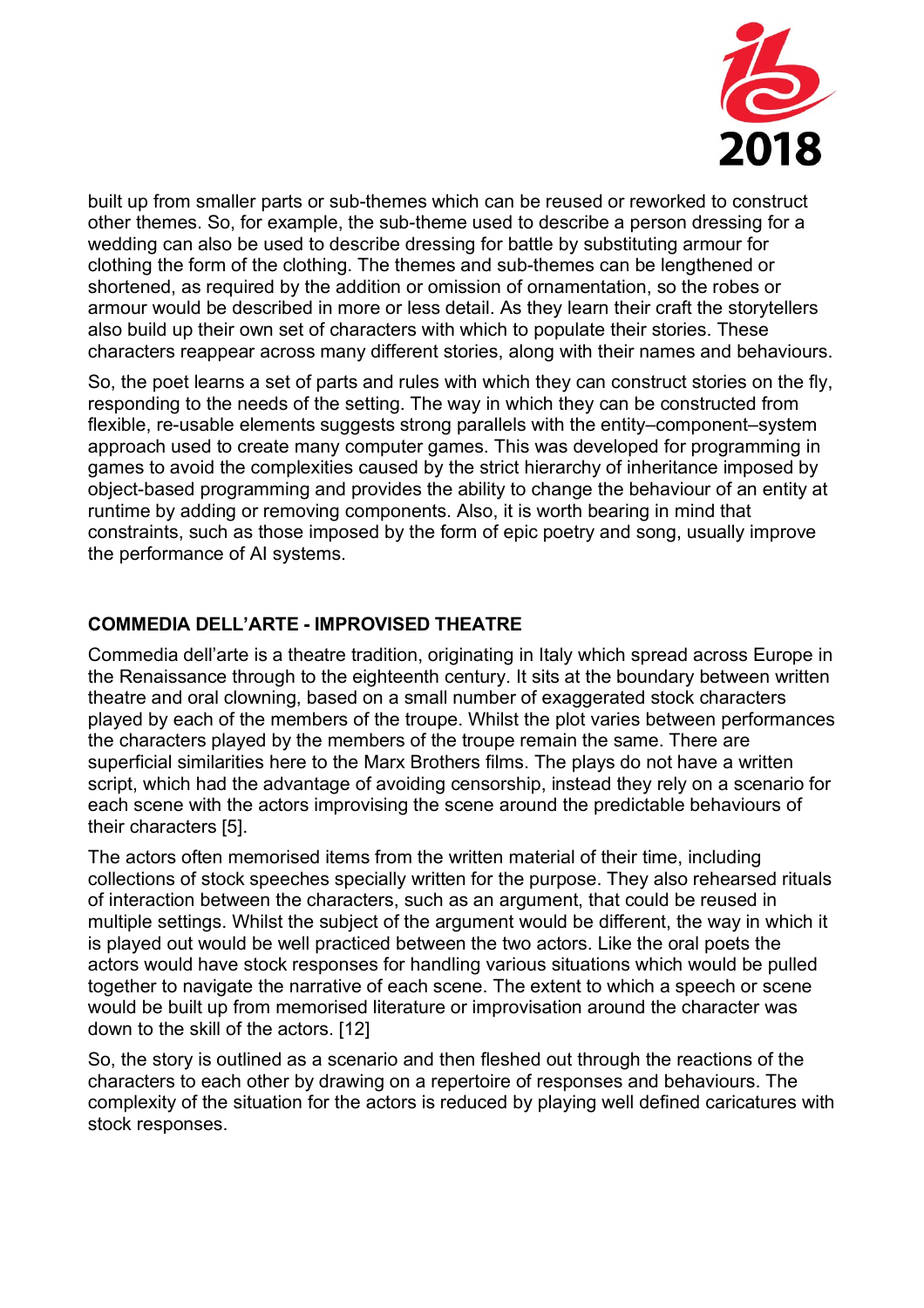

Creating an AI version would involve programming the stock behaviours and interactions of the various characters and driving them towards a goal. Programming techniques like behaviour trees may be applicable. However, whilst the storage of a large repertoire of stock responses would be straightforward in a computer, providing the appropriate response in an interaction would be rather more challenging. Whilst some simple forms of chatbot can be quite engaging within their narrow scope, such as the original ELIZA [13], which simulated a Rogerian psychotherapist, more complex forms can respond awkwardly and versions that add machine learning to make them more believable have turned out badly. Microsoft had to withdraw their chatbot Tay after just one day because it had begun to use obscene and inflammatory language. [14]

# **THE TOUR GUIDE**

If you visit a museum and take advantage of a portable audio guide you will find that the descriptions for each exhibit are static, giving you the same description regardless of what you have already seen and whether you have heard this particular description before. By contrast if you join a guided tour, a good tour guide will provide a flowing narrative around the objects as you walk round, placing each item in context of what you have already seen and how they relate to each other. The guide will introduce overarching topics such as historical periods or schools of art as they are needed and provide more detail if the audience is particularly interested.

The challenge of generating natural language for a virtual tour guide has been studied for many years by a team at the University of Edinburgh lead by Jon Oberlander through their ILEX and M-PIRO projects. Their work has built up from the description of objects rather than focusing on narrative, but the system includes the concept of a user model, tracking the trajectory between the exhibits and settings for use by children, adults and experts. The system is driven from a database of domain and object knowledge which can even be served up to the user in a number of different languages. The creation of this complete database of objects proved to be the most time-consuming part of the work and it relies upon extensive domain knowledge. [15]

The role of tour guide appeared in our investigations following a piece of work capturing 360° video and sound of Sissinghurst Castle Garden and rooms inside the castle itself. Whilst the original intention was to enable the user to navigate between parts of the garden and rooms in the house and offer up static content, such as audio and video clips that could be triggered by the user, it soon became clear that a far more compelling experience could be provided by a spoken narrative, like a radio programme, but structured in the form of a tour guide. The stories respond to your navigation. The challenge has been finding ways of structuring the narrative about the castle, the gardens, and the people who lived there, in ways that would enable parts of the stories to be told in ways that relate to your current location. For example, if you visit a part of the garden designed by Vita Sackville-West then you have to introduce her first, preferably before you reach that part of the garden, or at least on arrival. This is a real-time scheduling problem with dependencies between the different parts.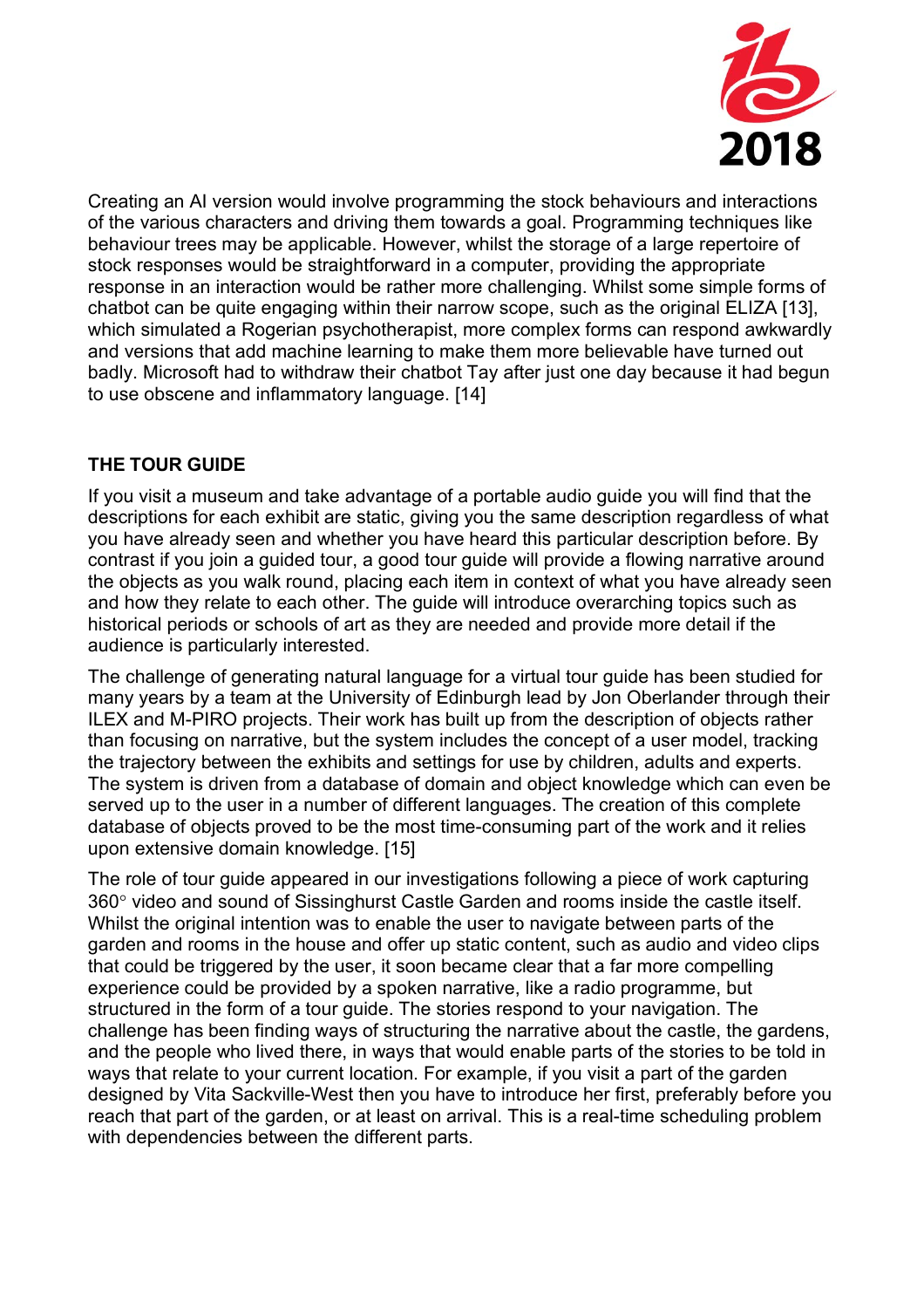

This is a more complex version of the problems we encountered in creating a radio programme of variable length. In that case, whilst the structure of the individual story lines had to be maintained, the overall sequence of items was at least fixed, and the target length was selected before the programme could be played. [16] The problem of scheduling parts of the narrative also has common features with previous work on a cookery guide. It needed a scheduling algorithm that worked out how to interleave the steps in a number of recipes and then re-arrange them if necessary in response to the user's progress. [17] The progress made in these other projects and the development of prototype tools for object-based production should help us make progress with scheduling a series of interdependent stories to make a cohesive narrative in response to user navigation.

We are now looking to share our experience with the University of Edinburgh with the intention of collaborating through our Data Science Research Partnership. One of the key advantages in creating navigable media like this, and an important motivation for this work, is that it can provide an experience where the immersion is not broken by the video or audio pausing whilst it waits for user input. The navigation can be handled in the video domain whilst the audio continues to provide the story and guide the user around the site. Indeed, immersion in the experience can even enhanced through the ability to navigate around the experience. [5]

### **FURTHER WORK**

The idea of providing an AI driven guide and user navigation through space requires a model which tracks the path the user has taken through the experience. From this we are aiming to develop responsive learning experiences. The model of interaction for the tour guide in a virtual museum or house and gardens involves the narrative being shaped by the user's navigation. The user navigates the spatial domain and the AI responds with a textural or audio narrative. In effect, the AI is programmed to convey a flowing narrative and the assumption that the user wishes to explore the location. Whilst the narrative may offer advice on which direction to take next, the interaction is essentially unidirectional.

The construction of a responsive learning experience is far more complex It will require some form of dialogue, not necessarily verbal, along with a more complex model of the user's progress. In order to move beyond the form of a fixed lecture towards that of a tutor the AI needs to contain a model of the user's knowledge in the relevant topics and update that in response to the user's progress through the experience. This would enable the AI to alter the level of detail and complexity in the subject matter and guide the user to additional background information. The model of navigation through space is adaptable to the concept of navigation through a subject area, with additional mechanisms that ensure that the user has understood key concepts before moving onto subject areas that build on them.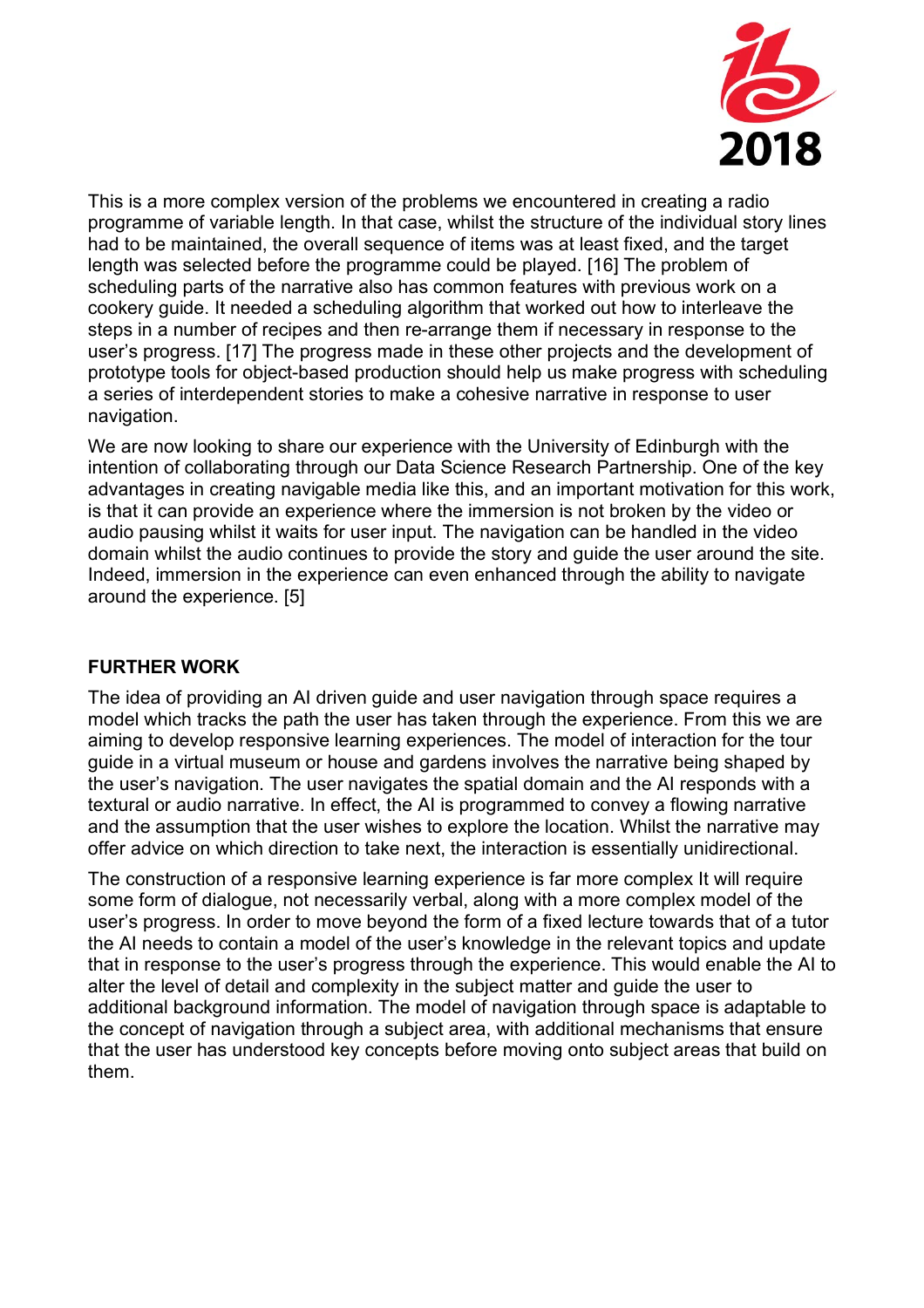

This set of problems moves into the area of designing machines that communicate in human ways, where the language is adjusted according to the needs of the other person. The choice of words needs to be be altered to avoid a misunderstanding, such as not using technical jargon. The level of detail also needs to be altered to fit the (perceived) expectation of the other person. These issues, encapsulated in Grice's conversational maxims stem from the observation that conversation is based on a cooperative principle where each participant in a conversation contributes what is needed to move the conversation towards its aims. [18] Creating a high-quality experience with meaningful dialogue will require us to move from oral storytelling to developing machines that can master the art of good conversation and cooperation.

## **CONCLUSIONS**

Humans have told stories for many thousands of years and developed techniques for memorising and performing these stories in a flexible manner. It was the advent of writing and then print which crystallised the story into the fixed form we are familiar with today. Our world is dominated by fixed, recorded stories that have a canonical form. By contrast the oral tradition separates the story itself from the individual performance, with the result that the story takes a different form each time it is told. Some of those techniques still survive in improvised theatre and in the role of the tour guide. If we wish to create compelling stories that can respond to the audience, then we can find important lessons in the way in which skilled performers tell stories in the oral tradition.

As we try to create experiences that respond to the audience then we need to draw on lessons from the computer industry in modelling our approach to fit the nature of the experience. The three examples here suggest that we need to use approaches that include entity component systems, develop ways of modelling stock behaviours & reactions and methods for scheduling with dependencies. All three examples demonstrate the value of structures and constraints. Constraints help improve the performance of the storyteller, both in terms of recall and performance and they are also a key in achieving good performance from AI systems.

Programming machines to tell engaging, flowing stories, either through the generation of natural language as with ILEX and M-PIRO or by the scheduling of pre-recorded content, will require further improvements in our understanding of the structure of stories and how we can express the structure of stories in a way that can be created and/or scheduled by a machine. Further work is needed to reach the point where we can create experiences that include a meaningful dialogue with the audience.

### **DEDICATION**

In memory of Jon Oberlander, 1962 - 2017, Professor of Epistemics at the University of Edinburgh, whose passion was finding ways of enabling computers to create language and adapt to people.